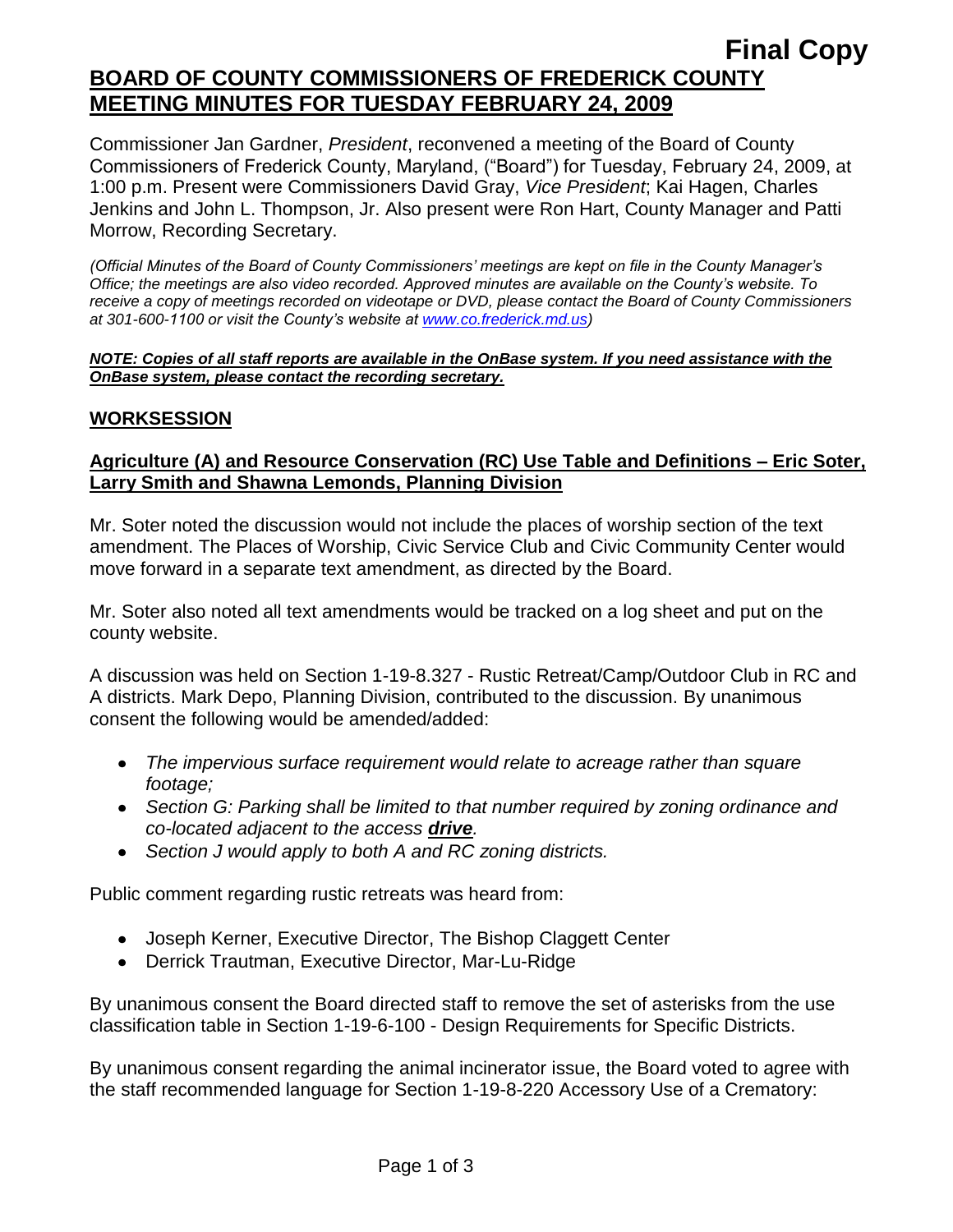# **Final Copy BOARD OF COUNTY COMMISSIONERS OF FREDERICK COUNTY MEETING MINUTES FOR TUESDAY FEBRUARY 24, 2009**

*(A)Animal incinerator operations are permitted as an accessory use to cemetery/memorial garden in the A district.*

By unanimous consent, the Board supported option two (2) in the public park section.

A discussion was held on continuing care retirement communities (CCRC).

Michael Chomel, Office of the County Attorney, commented on the age restriction included in the definition of a CCRC.

The Board indicated the last sentence of the CCRC definition referring to the age requirement would be eliminated:

The facility is restricted to persons 60 years of age or older or couples where a spouse is 60 years of age or older.

In Article X: Optional Methods of Development General provision of a planned unit development (PUD), (F) Land Use Activities, by unanimous consent the Board supported the following language:

*(1) All residential uses are permitted within the PUD including single-family detached, duplex, triplex fourplex, townhouses, patio houses, apartments high rise apartments or zero lot line dwellings or a CCRC.*

By unanimous consent CCRC's would be added to various sections of Euclidian zoning.

Public comment was heard from:

- Mark Jenkins
- Carlos Fernandez
- Noel Manalo, Esquire, Miles and Stockbridge
- Tom Lynch, Esquire, Miles and Stockbridge
- Collier Baird, Executive Director, Buckingham's Choice Retirement Community

The Board directed staff to bring back a redraft of the "rustic camp" section with the changes recommended, followed with the "places of worship" section.

Commissioner Jenkins presented a proposed resolution to the Board regarding the spending of federal economic renewal grants.

It was indicated the resolution would be added to the Thursday, February 26, administrative business meeting.